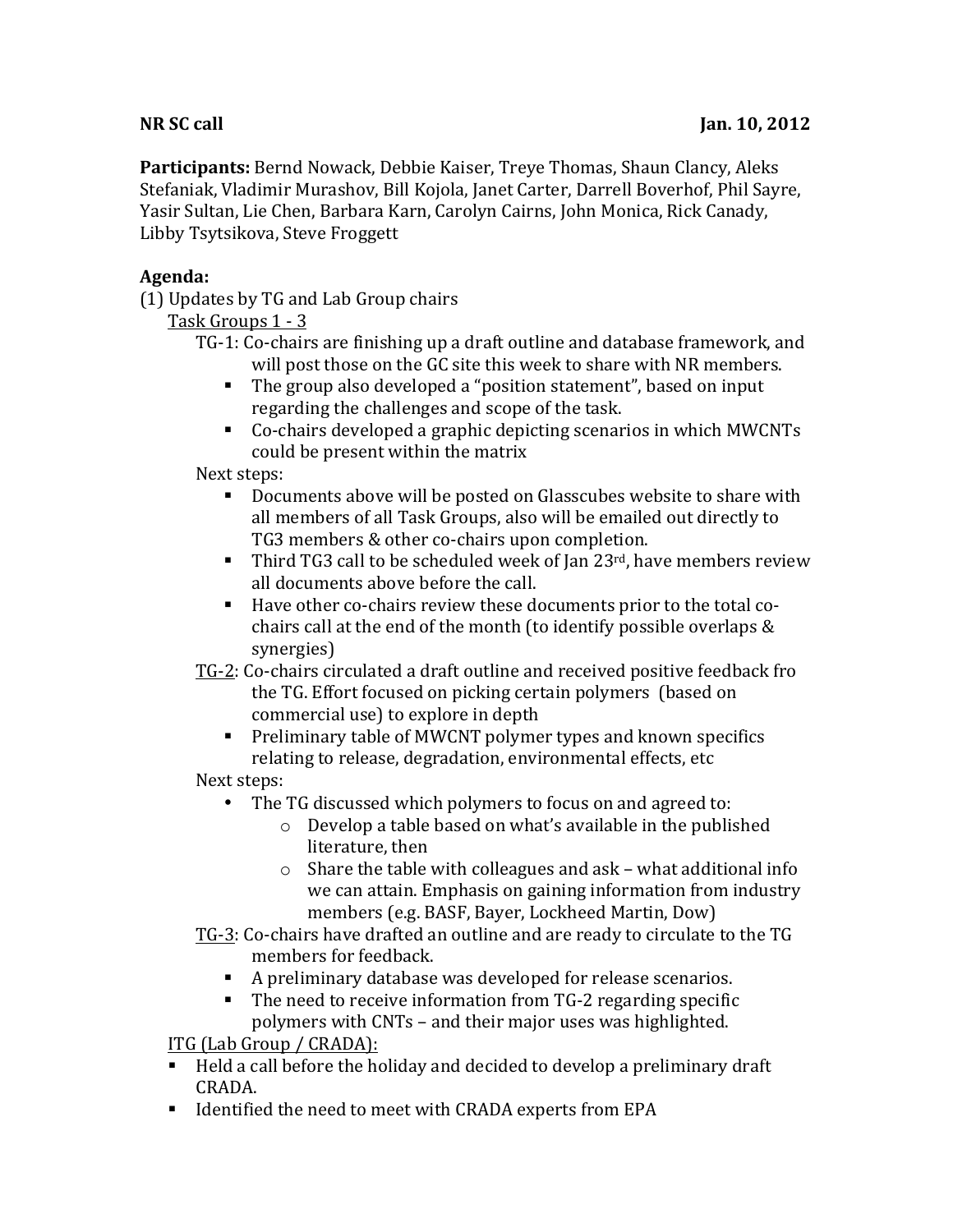- Need to draft a more refined scope of work to present to the group, and then bring that document to the EPA experts.
- **•** Tentatively planning to hold a call with EPA during the last week of January.
- During this month, companies involved are discussing supplying raw test materials - MWCNTs (4 NCC members & 2 non-NCC members)
- $\blacksquare$  The remaining issue will be to identify and secure the polymer within which the MWCNTs will be incorporated; done by "compounder" companies.
- This group has thus far been a focused small group, but now needs to reach out an involve PIs from participating laboratories that will likely be doing the testing.
- NIST recently received funds to support Nanorelease work and thus a few PIs will be able to contribute and become involved in the testing discussions.

Approval of last call's notes – approved as drafted

(2) Expert Workshop date late: *Tentatively target June 21-22* **(&** *23***)** ISO TC 229: June 10-16 in Italy AIHA: June 16-21 in Indianapolis, IN

NanoTech: June 18-21 in Santa Clara CA

OECD-WPMN: June 27-29 in Paris

- (3) Publicizing the Data Call & outreach approved with the addition of electronic signature/contact information
	- There are two documents; the first is a general letter to send to companies who we do not have an engagement with already.
	- **•** The second document addresses CBI (referred to in the first document) and could be used with companies and/or academics interested in providing information, data and /or materials.
	- Providing a means for follow up contact should be included in the letter.
	- Encourage calls to companies and others SC members know and provide the positive lists of materials and methods we have.
	- $\blacksquare$  The message of how to get engaged, what that entails and who to speak with needs to be clear. The other "buzz" is fine to be disorganized and overlapping.
	- Kanoblogs, many touch on our topic, we will send them little notes on the progress of the project.
	- $\blacksquare$  At this point, we will do a mass mailing (Rick will send the list of who we sent it to, please let us know if anyone is missing or go ahead and forward it yourself.)
	- No objections, these documents are SC approved/finalized.

 $(4)$  State of the Science paper authors & publication

- Currently, the authors include Bernd Nowack, Wendel Wohlleben, Andrew Maynard
- Looking for two additional authors, preferably from Canadian and/or US government to balance the stakeholder groups involved in the document.
- There are a few different manners in which publication could occur: a book, a special issue of a journal, or as stand-alone white papers.